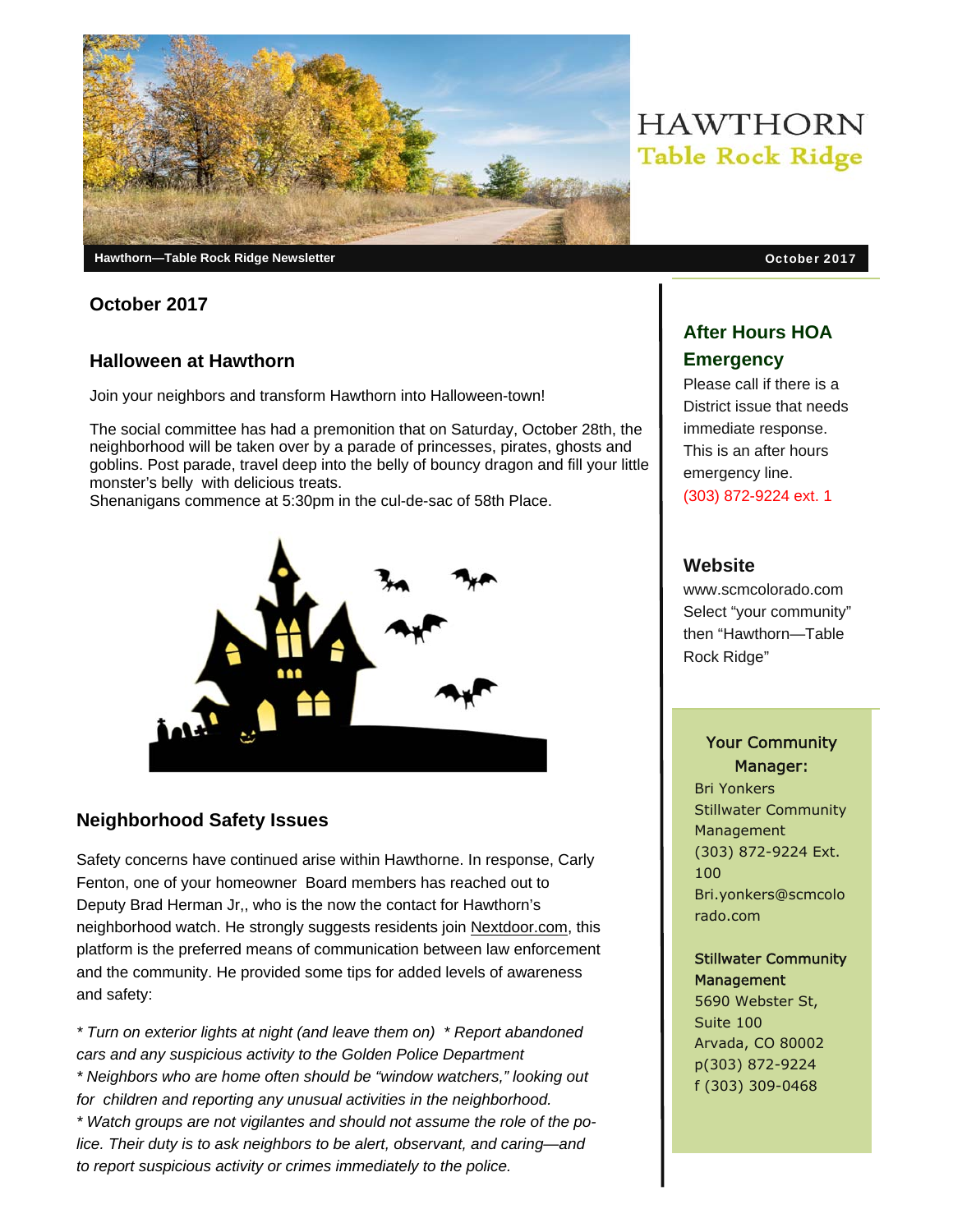#### **Architectural Review**

Installing solar, a satellite, a rain barrel or maybe a storm door? Making exterior changes of any kind needs prior written approval. Remember, before you begin a project, be sure to get approval from the DRC. Just submit a Design Review Request to Bri before you expect to start your project and she will get it submitted for review. No exterior changes may be made without advance approval, this includes replacing doors, windows and completion of the patio at your home. Within seven days of completion of your project, remember to submit a Notice of Completion to Bri. You can find all of these forms online at www.scmcolorado.com under "your community" and then "Table Rock Ridge Hawthorn". *Please remember that the DRC has up to 45 days to review and get back to you.*

If you closed after July 31, 2016 and before April 1, 2017 you had until June 30, 2017 to complete your landscape installation. If you closed between April 1, 2017 and July 31, 2017 you have 180 days to complete the installation. To submit any changes, please complete the Architectural Review form found on our website and return it to our office via email at arc@scmcolorado.com, mail or fax.

*Please be sure you are using the correct approved fence stain. There is only one approved stain for the Hawthorne. The stain is called: Behr Transparent waterproofing wood finish, part #401. This is an oil based stain.* 

### **Coffee with Krystal and Carly**



Krystal Bigley and Carly Fenton, two of your neighbors and Hawthorn Board Members, want to hear from you, their neighbors. Once a month join your neighbors to discuss concerns, issues and anything that comes up for you in our Special Metropolitan District, Hawthorn. This will give Krystal and Carly an opportunity to hear from any neighbors interested in being heard in an open forum. This will occur at Krystal's house at 6102 Eldora St. from 7am to 9am on the last Wednesday of each month. Location may vary so continue to check out the SCM calendar for the Hawthorn community. If you just want to grab a cup of coffee, that's ok too.

#### **Hiking Group**

**Did you know that the neighborhood has it's very own hiking group?** 

**If you are interested in participating, please contact Melody Vielbig via Facebook or Nancy Torpey at ntorpey00@gmail.com** 

**The group meets on Monday at 8:45am (weather permitting) at the swings on Gilbert.** 



### **Winter is Coming!**

The snow will be falling in Hawthorn before we know it! What can you expect for snow removal in the District? The District provides snow removal services on sidewalks in the common areas within the District. The main common areas are both sides of Gilbert from  $58<sup>th</sup>$  to  $60<sup>th</sup>$ , all mail kiosk locations, and the concrete path in the park area on the west side of Gilbert and along Hwy 93 to the end of the culde-sac of Flattop, the concrete path through the park on the east side of Gilbert and both mail kiosks.